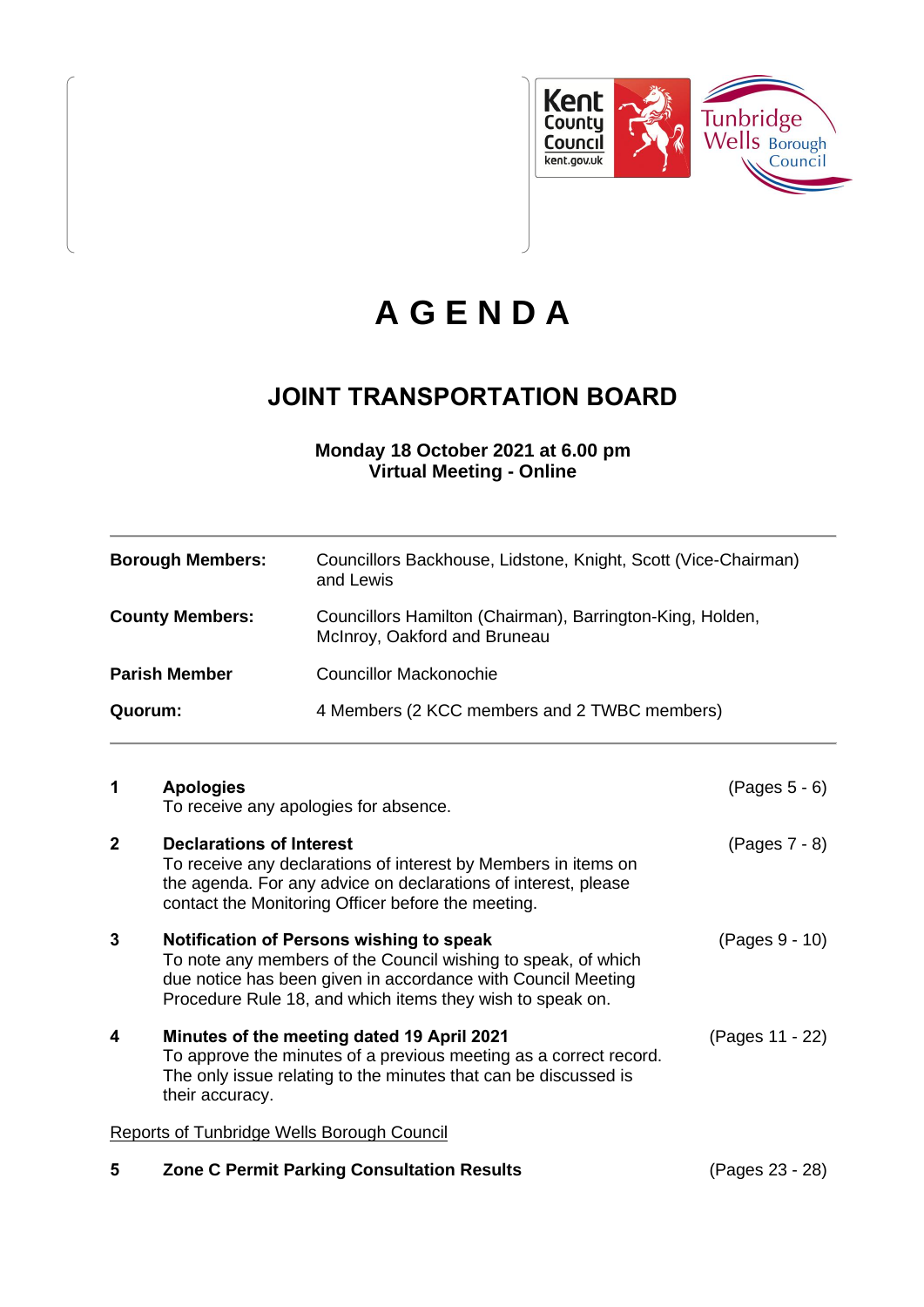### Reports of Kent County Council

| 6  | <b>Badsell Road Junction - Paddock Wood</b>                                                                                                                                                                                                                                                                                                                                                     | (Pages 29 - 34) |
|----|-------------------------------------------------------------------------------------------------------------------------------------------------------------------------------------------------------------------------------------------------------------------------------------------------------------------------------------------------------------------------------------------------|-----------------|
| 7  | Speldhurst 40mph Speed Limit (Speldhurst Parish Council)                                                                                                                                                                                                                                                                                                                                        | (Pages 35 - 44) |
| 8  | <b>Highway Works Programme</b>                                                                                                                                                                                                                                                                                                                                                                  | (Pages 45 - 68) |
| 9  | <b>Topics for Future Meetings</b><br>To agree any topics for future meetings, of which prior notice<br>must be sent to the Chairman and Democratic Services Officer no<br>later than 4pm on the working day before the meeting. There can<br>not be any substantive debate/discussion or any decision on any<br>topics raised, except to agree whether the topic may come<br>forward in future. | (Pages 69 - 70) |
| 10 | Date of Next Meeting<br>To note that the next scheduled meeting will be held on Monday<br>31 January 2022 at 6.00pm.                                                                                                                                                                                                                                                                            | (Pages 71 - 72) |

### **Democratic Services Team Town Hall**

**Tel:** (01892) 554413 **Email:** Committee@TunbridgeWells.gov.uk

# **ROYAL TUNBRIDGE WELLS**

#### **mod.gov app – go paperless**

Easily download, annotate and keep all committee paperwork on your mobile device using the **mod.gov** app – all for free!.



Visit **[www.tunbridgewells.gov.uk/modgovapp](http://www.tunbridgewells.gov.uk/modgovapp)** for details.